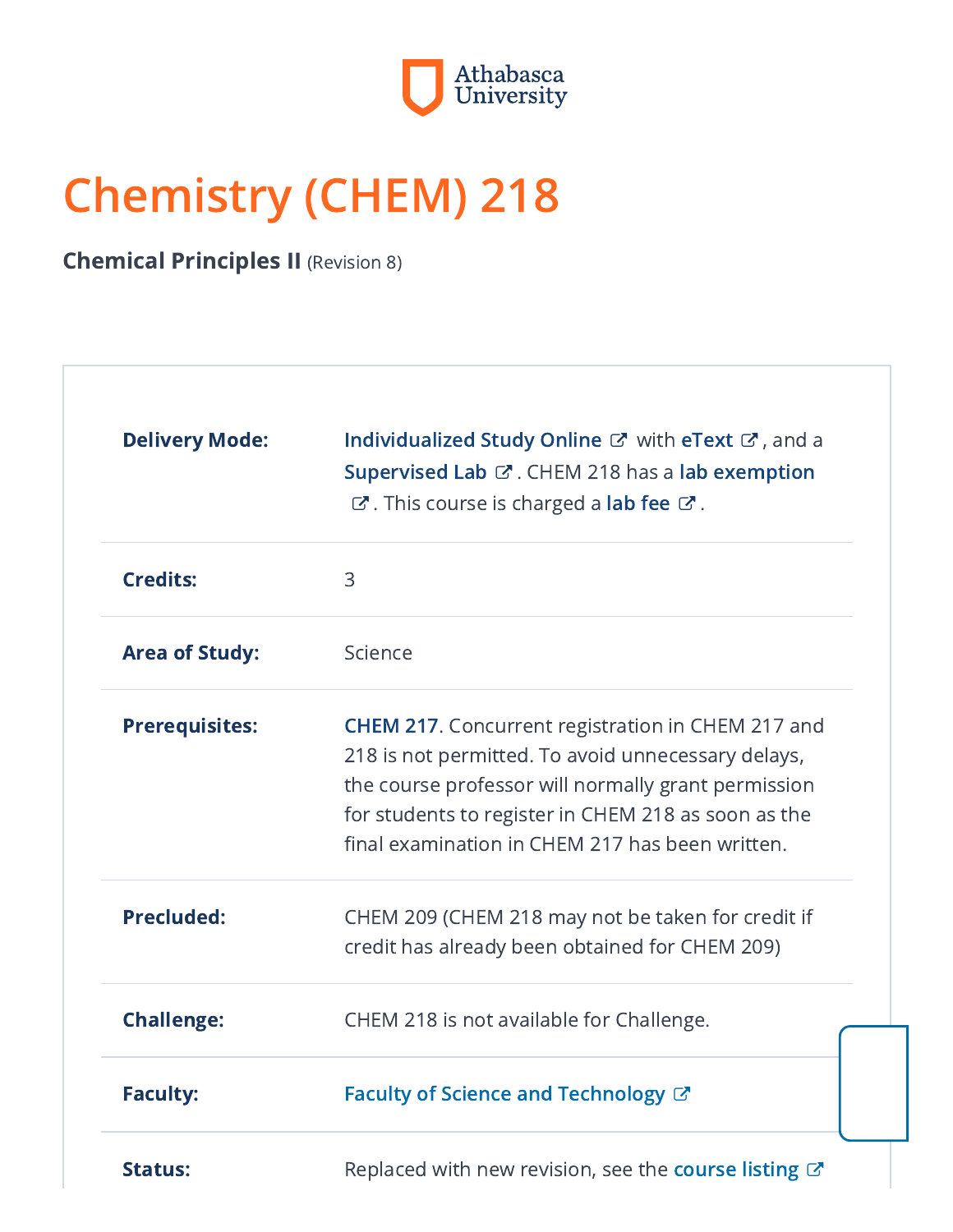#### **Overview**

## Overview

[CHEM](https://www-preview.athabascau.ca/syllabi/chem/chem217.html) 218 is a continuation of **CHEM 217**  $\mathbb{Z}$  . Topics covered include chemical kinetics, chemical equilibrium, acid-base and solubility equilibria, thermodynamics, electrochemistry, the chemistry of metals and nonmetals, nuclear chemistry, and an introduction to organic chemistry. The experiments performed in the lab component of the course complement the material studied in the theoretical part of the course and provide students with the opportunity to use many of the skills developed in CHEM 217. The combination of CHEM 217 and CHEM 218 is the equivalent to first-year university chemistry.

#### **D** Learning Outcomes

## Learning Outcomes

Upon successful completion of this course, you should be able to

- measure chemical reaction rates, formulate rate laws, and determine reaction mechanisms from kinetic data.
- $\bullet~$  discuss chemical equilibria, predict how reaction conditions can shift an equilibrium, and calculate equilibrium concentrations of reactants and products.
- describe acid-base and other aqueous equilibria in terms of molecular properties, and perform calculations on those equilibria.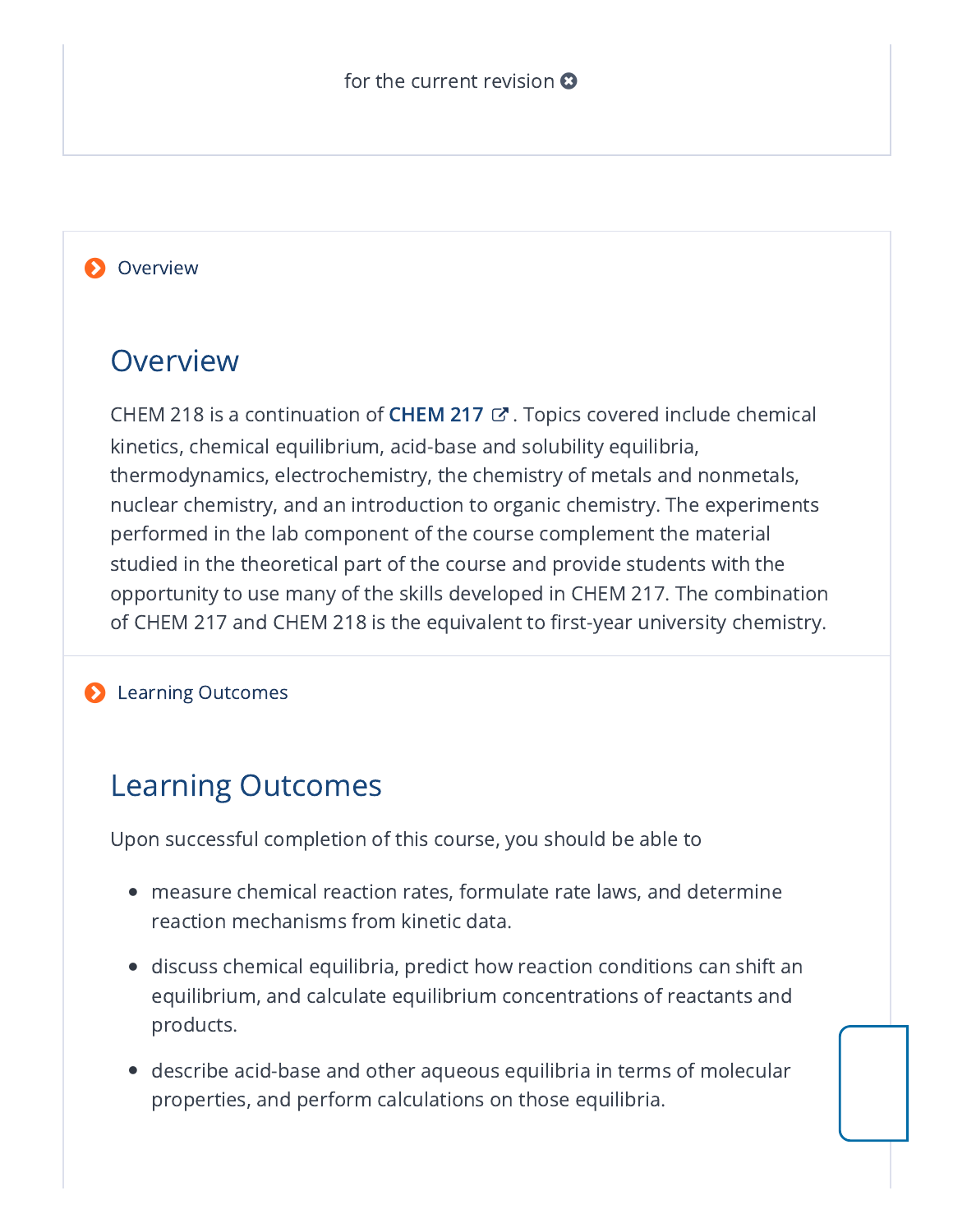- $\bullet~$  define and apply the concepts of entropy, enthalpy, and Gibbs free energy to chemical thermodynamics problems.
- $\bullet \;$  identify electrochemical reactions and solve electrochemistry problems involving cell potential, reactant concentrations, and applied current.
- describe and balance nuclear reactions, calculate rates of radioactive decay, and describe aspects of nuclear fission and nuclear fusion.
- $\bullet~$  detail the chemistry of non-metals and transition metals in quantitative terms.
- $\bullet~$  express the structures and basic properties of organic compounds and biological molecules.
- perform qualitative and quantitative chemical experiments and record and interpret results.

#### **D** Evaluation

# Evaluation

The assessment of students in this course is based on examinations, tutormarked assignments, and laboratory work. To [receive](http://calendar.athabascau.ca/undergrad/current/resources/undergrad-glossary.php#credit) credit  $\mathbb{C}^{\bullet}$  for CHEM 218, you must complete all of the course work, and achieve an overall (composite) mark of at least **D (50 [percent\)](http://ous.athabascau.ca/policy/registry/undergraduategradingpolicy2002.pdf)**  $\boxtimes$  , and at least 50 percent on each of the two examinations. The weighting of the composite grade is as follows:

| <b>Activity</b>                 | Weight |  |
|---------------------------------|--------|--|
| Midterm Exam                    | 20%    |  |
| Final Exam                      | 40%    |  |
| <b>Tutor-marked Assignments</b> | 20%    |  |
| Laboratory Work                 | 20%    |  |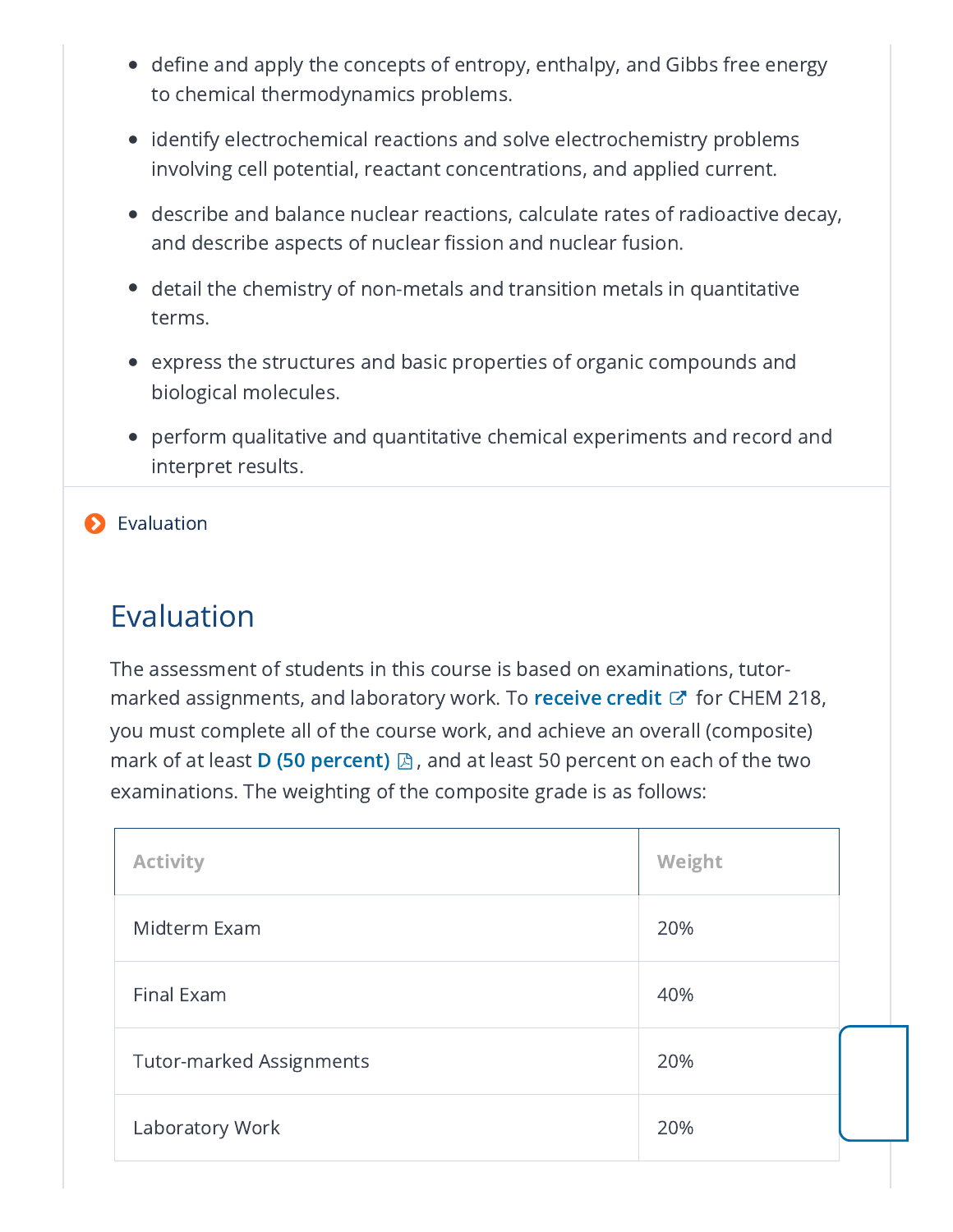| <b>Activity</b> | Weight |
|-----------------|--------|
| <b>Total</b>    | 100%   |

The **midterm and final examinations** for this course must be taken online with an AU-approved exam invigilator at an approved invigilation centre. It is your responsibility to ensure your chosen invigilation centre can accommodate online exams. For a list of invigilators who can accommodate online exams, visit the **Exam [Invigilation](http://registrar.athabascau.ca/exams/invignet.php) Network**  $\varnothing$  .

To learn more about assignments and examinations, please refer to Athabasca University's **online [Calendar](http://calendar.athabascau.ca/undergrad/current/exams-grades/index.php)**  $\mathbb{Z}$  .

#### **Materials**

## Materials

- Brown, T. L., LeMay, H. E., Bursten, B. E., Murphy, C. J., & Woodward, P.M. (2012). *Chemistry: The Central Science* (Volume 2, 3<sup>rd</sup> custom edition for Athabasca University). Boston: Pearson Learning Solutions.  $\mathbb{R}$  (eText)
- Hill, J. C. & Wilson, R. (2012) *Student Guide and Solutions* (Volume 2, 3<sup>rd</sup> custom edition for Athabasca University). Boston: Pearson Learning Solutions. (eText)

## eTexts

Registration in this course includes electronic textbooks. For more information on **electronic [textbooks](http://calendar.athabascau.ca/undergrad/current/resources/undergrad-glossary.php#etext)**  $\mathbf{\vec{C}}$  , please refer to our **eText [Initiative](https://www.athabascau.ca/etext-initiative/index.html) site**  $\mathbf{\vec{C}}$  .

## Other Resources

The items listed below are not supplied; you should purchase them before you begin to work on the course. You will need:

 $\bullet~$  an electronic calculator capable of handling logarithms and exponentials. Remember: Take your calculator with you whenever you write an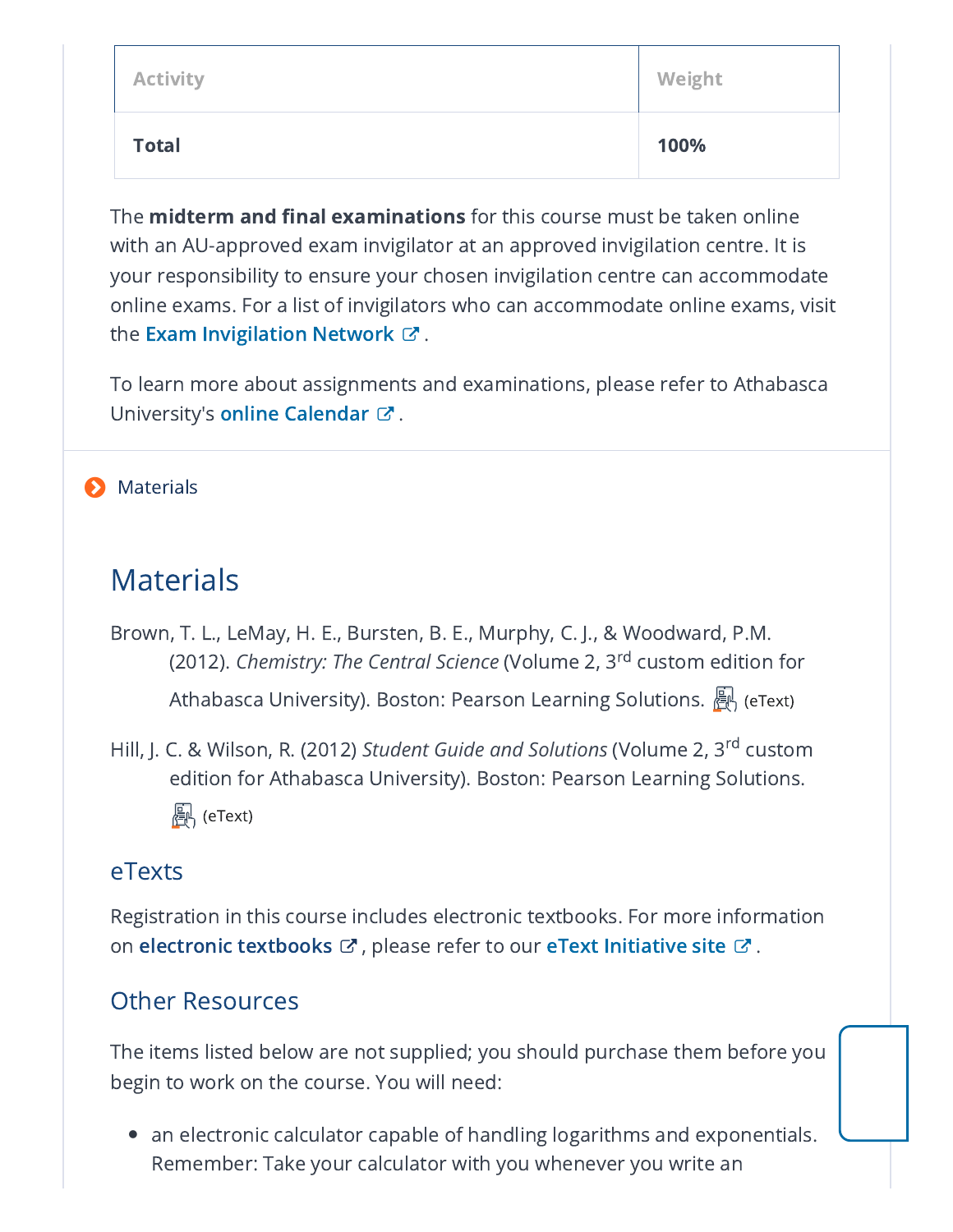examination or attend a laboratory session.

- other stationery, including paper for assignments, pens, pencils, a ruler, etc.
- the lab manual. Only an e-copy is provided, which you print off and bring to the supervised lab.

All other learning resources will be available online.

## Special Instructional Features

CHEM 218 has a compulsory laboratory component which includes two days of supervised laboratory sessions. Credit may be obtained for equivalent laboratory work carried out within the last five years at a recognized college or university. Speak with the Lab Coordinator for more information.

Laboratory sessions are normally scheduled in Edmonton and Calgary.

Up-to-date information regarding the laboratory schedule can be found on the Centre for [Science](http://science.athabascau.ca/)  $\mathbb{Z}^n$  website.

#### **D** Important Links

# Important Links

- $\triangleright$  [Academic](https://www.athabascau.ca/support-services/program-and-course-advising/index.html) Advising  $\triangleright$
- > Program [Planning](https://www.athabascau.ca/support-services/program-and-course-advising/advising-for-current-and-visiting-students/program-plans/index.html)  $\mathbb{Z}$
- $\triangleright$  Request [Assistance](https://www.athabascau.ca/help-support/)  $\mathbb{Z}$
- $\triangleright$  Support [Services](https://www.athabascau.ca/support-services/)  $\triangleright$
- $\triangleright$  [Chemistry](http://science.athabascau.ca/Labs/schedules/general-chemistry.php) Lab Dates and Locations  $\mathbb{C}^n$
- $\triangleright$  Chemistry Lab [Exemptions](http://science.athabascau.ca/Labs/exemptions/chemistry.php)  $\mathbb{Z}$